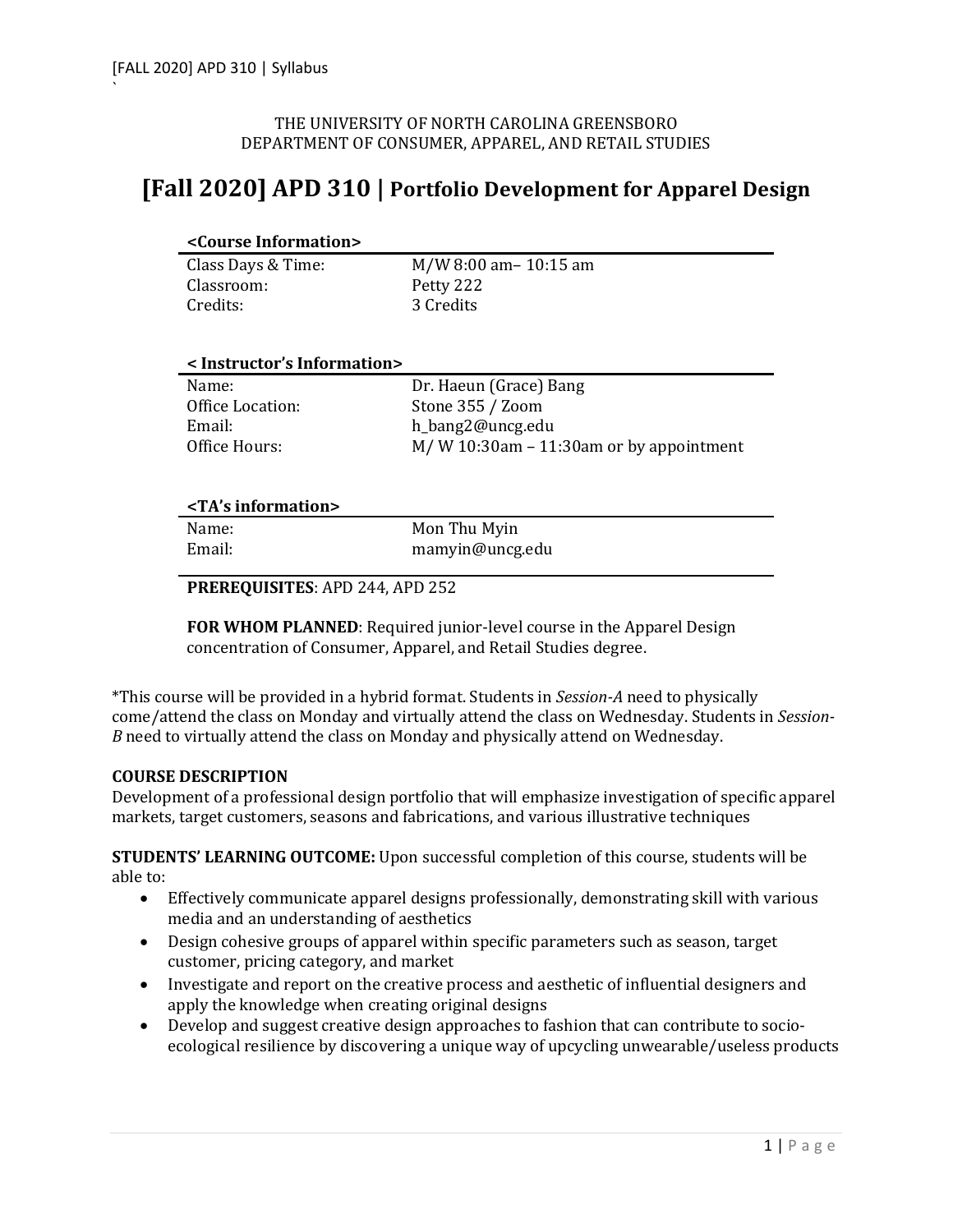## **REQUIRED TEXTS**

`

• Schneider, R. (2012). *Adobe for fashion: The ultimate guide to drawing flats*. New York, NY: New York Cookie Graphics. (Related Website: https://www.adobeforfashion.com/)

**REGISTRATION:** It is the student's responsibility to ensure proper enrollment in classes. You are advised to review your official class schedule during the first week of the semester to ensure proper enrollment. Should you determine an error in your class schedule, correct it with your advising office.

# **REQUIRED SUPPLIES**

Sketchpad, pencils and erasers, storage device for computer files, fabric swatches, and other supplies as needed.

# **COMMUNICATION**

If you have any questions or concerns about this course, please feel free to contact me via email (h\_bang2@uncg.edu). I will try my best to reply as quickly as possible, but please allow 24 hours for response to your email Monday-Friday, and additional time on the weekends. If you would like to meet with me via Zoom—even besides my office hours—email me so that we could schedule our virtual meeting together. When you email me, the subject of your email should indicate the course code and section—i.e. *[APD 310-A] YOUR SUBJECT.* 

### **COURSE REGULATIONS**

# 1. This is a hybrid course and you need to physically attend the class either Monday or **Wednesday according to the session you are assigned.**

Attendance, punctuality, and productive participation are required. **Four or more absences** will result in a reduction of **two letter grades from the final course grade** (e.g. an A in the course would become a C). Five absences will result in an F for the course. Two tardiness &/or early departures will count as one absence.

Students will not be penalized for absence during the semester due to unavoidable or legitimate circumstances. The following reasons justify absences and makeup requests and must be **documented:** (a) illness certified by a physician (b) death of parent, sibling, or grandparent (proof of funeral attendance must be supplied),  $(c)$  participation in religious observances with advance instructor notification (d) participation, certified by the Office for Student Affairs, in University approved co-curricular activities. **Students are expected to notify me at least two weeks prior** to the planned absence and work due may be expected to be turned in before the planned **absence.**

\*Note: I reserve the right to drop a student from the course after three (3) absences.

2. Students are expected to attend class with all materials needed for the assignment at hand and with any relevant homework. As failure to come with materials and/or homework results in no meaningful work being done, it will be treated as an unexcused absence. Class time is to be used for current assignments.

3. If a student misses a class, it is the student's responsibility to get the assignment from Canvas or a fellow student. It is also the student's responsibility to get notes on missed demonstrations. Demonstrations will not be repeated. Class time will not be spent catching up students who miss class - it is not fair to take that time away from the students who attend.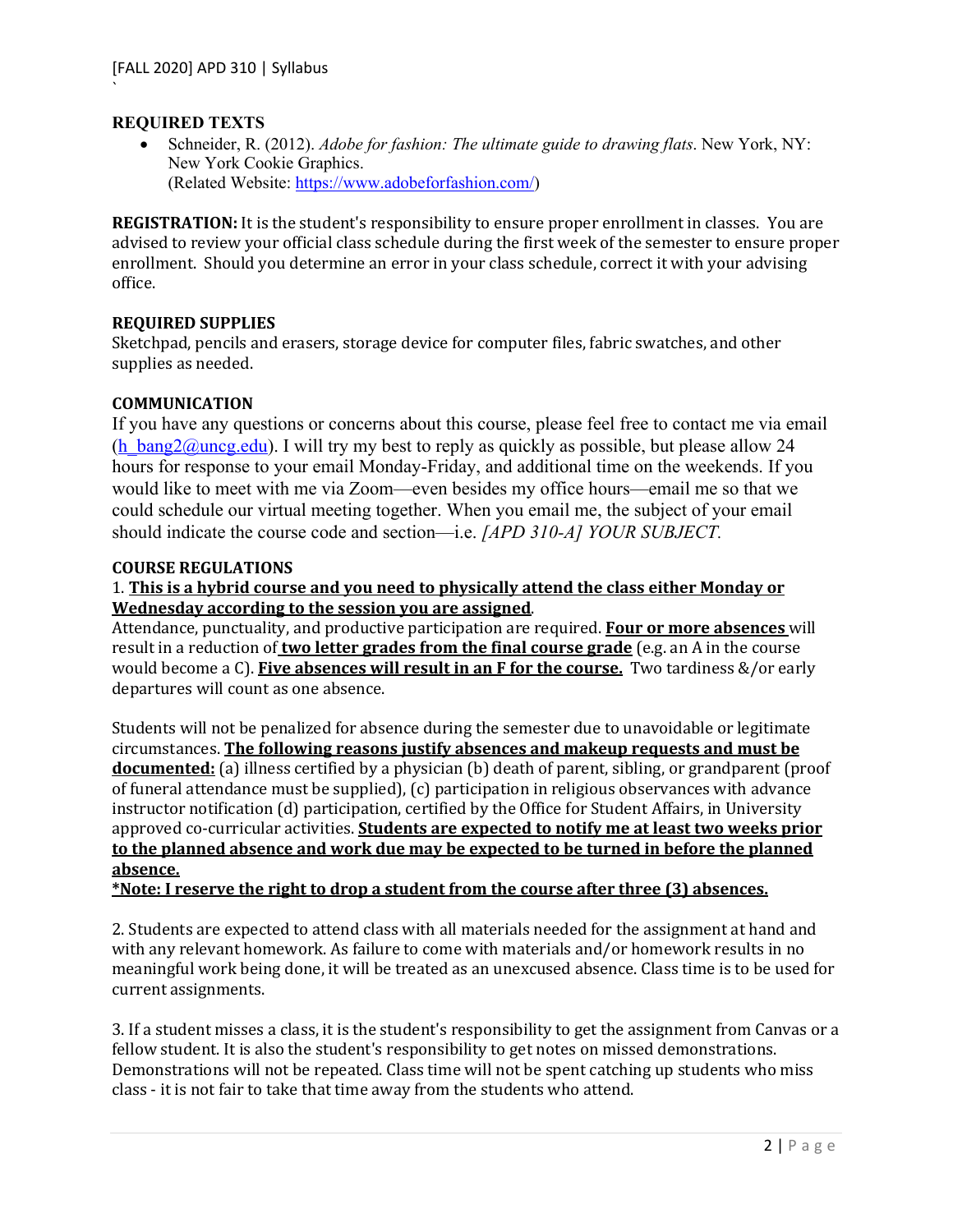#### **<u>4.** Assignments and projects will not be accepted late, nor will they be accepted incomplete.</u> **(To clarify – if an assignment is due at 8:00am, then it is late if turned in at 8:01am and will**

not be accepted.) Exceptions will only be made for students with documented emergency excuses. When a student misses an assignment due date because of an emergency, the student should show the instructor what work has been done on the due assignment upon returning to class - in other words, do not come back to class empty handed.

5. Dependent on your level of apparel construction and computer proficiency and your ability to learn skills, an average of 6-12 hours of work outside the class per week may be necessary.

6. Turn cell phones to "manner mode" or off while in class and refrain from texting or talking on them during class. Do not wear earphones to listen to music, audio, etc. during class.

#### 7. ALL construction MUST BE DONE ENTIRELY BY THE STUDENT WHO SUBMITS THE WORK. The instructor reserves the right to refuse to accept work that has not been observed as

**significantly constructed in class.** Appropriate sanctions for offenders include failing the assignment, failing the course, or recommended expulsion.

# **GRADING COMPOSITION**

In-class activities  $(10 \text{ activities} / 20 \text{ points each})$  20%  $(200 \text{ points total})$ Project 1 25% (250 points total) Project 2 25% (250 points total) Digital Portfolio (Website) Development 30 % (300 points total) (First draft:  $100$  pts/ Final:  $200$  pts) ------------------------------

**Total 100%** (1,000 points total)

\*Your progress will be checked during the class and it will affect your grade of the projects. \*Grading rubrics will be uploaded at Canvas.

| $A = 93.0 - 100\%$   | High quality work beyond stated requirements: "Excellent"           |
|----------------------|---------------------------------------------------------------------|
| $A = 90.0 - 92.99 %$ |                                                                     |
| $B+=87.0-89.99\%$    | Quality work satisfying requirements: "Good - Very good"            |
| $B = 83.0 - 86.99\%$ |                                                                     |
| $B = 80.0 - 82.99\%$ |                                                                     |
| $C+=77.0-79.99\%$    | Work satisfies requirements, shows room for improvement in quality: |
| $C = 73.0 - 76.99\%$ | "Average"                                                           |
| $C = 70.0 - 72.99\%$ |                                                                     |
| $D+=67.0-69.99\%$    | Minimally acceptable: "Needs more effort"                           |
| $D=63.0-66.99\%$     |                                                                     |
| $D = 60.0 - 62.99 %$ |                                                                     |
| F=below 60 $\%$      | Unacceptable: "Failure"                                             |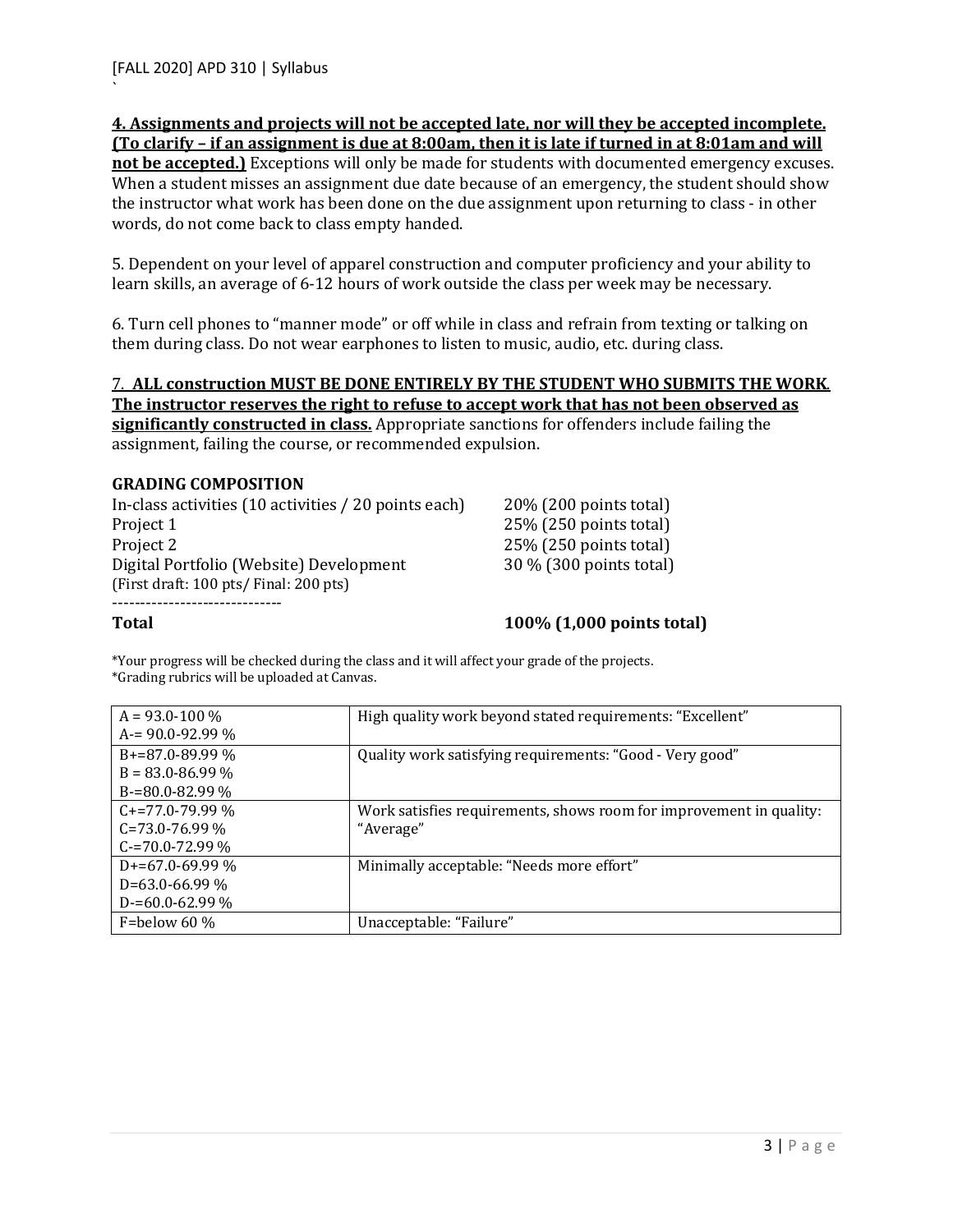## **UNCG COVID-19 POLICIES:**

`

As UNCG returns to face-to-face course offerings in fall 2020, the campus community must recognize and address concerns about physical and emotional safety. As such, all students, faculty, and staff are required to uphold UNCG's culture of care by actively engaging in behaviors that limit the spread of COVID-19. Such actions include, but are not limited to, the following:

- *<u>Wearing a face covering that covers both nose and mouth</u>*
- Observing social distance in the classroom
- *Engaging in proper hand washing hygiene when possible*
- *Self-monitoring for symptoms of COVID-19*
- *Staying home if you are ill*
- Complying with directions from health care providers or public health officials to *quarantine or isolate if ill or exposed to someone who is ill.*

Instructors will have seating charts for their classes. These are important for maintaining appropriate social distance during class and facilitating contact tracing should there be a confirmed case of COVID-19. Students must sit in their assigned seat at every class meeting and must not move furniture. Students should not eat or drink during class time.

A limited number of disposable masks will be available in classrooms for students who have forgotten theirs. Face coverings will also be available for purchase in the UNCG Campus Bookstore. Students who do not follow masking and social distancing requirements will be asked to put on a face covering or leave the classroom to retrieve one and only return when they follow these basic requirements to uphold standards of safety and care for the UNCG community. Once students have a face covering, they are permitted to re-enter a class already in progress. Repeated issues may result in conduct action. The course policies regarding attendance and academics remain in effect for partial or full absence from class due to lack of adherence with face covering and social distancing requirements.

For instances where the Office of Accessibility Resources and Services (OARS) has granted accommodations regarding wearing face coverings, students should contact their instructors to develop appropriate alternatives to class participation and/or activities as needed. Instructors or the student may also contact  $\overline{OARS}$  (336.334.5440) who, in consultation with Student Health Services, will review requests for accommodations.

Health and well-being impact learning and academic success. Throughout your time in the university, you may experience a range of concerns that can cause barriers to your academic success. These might include illnesses, strained relationships, anxiety, high levels of stress, alcohol or drug problems, feeling down, or loss of motivation. Student Health Services and The Counseling Center can help with these or other issues you may experience. You can learn about the free, confidential mental health services available on campus by calling 336-334-5874, visiting the website at https://shs.uncg.edu/ or visiting the Anna M. Gove Student Health Center at 107 Gray Drive. For undergraduate or graduate students in recovery from alcohol and other drug addiction, The Spartan Recovery Program (SRP) offers recovery support services. You can learn more about recovery and recovery support services by visiting https://shs.uncg.edu/srp or reaching out to **recovery@uncg.edu** 

### **COVID-19 Spartan Shield Video**

UNCG Chancellor Frank Gilliam has challenged us to create a Culture of Care at UNCG where we all wear face coverings and social distance, less to protect ourselves but rather more to protect everyone around us. It shows that you care about the well being of everyone around you. We have created this video featuring your student body presidents to better explain how and why this is so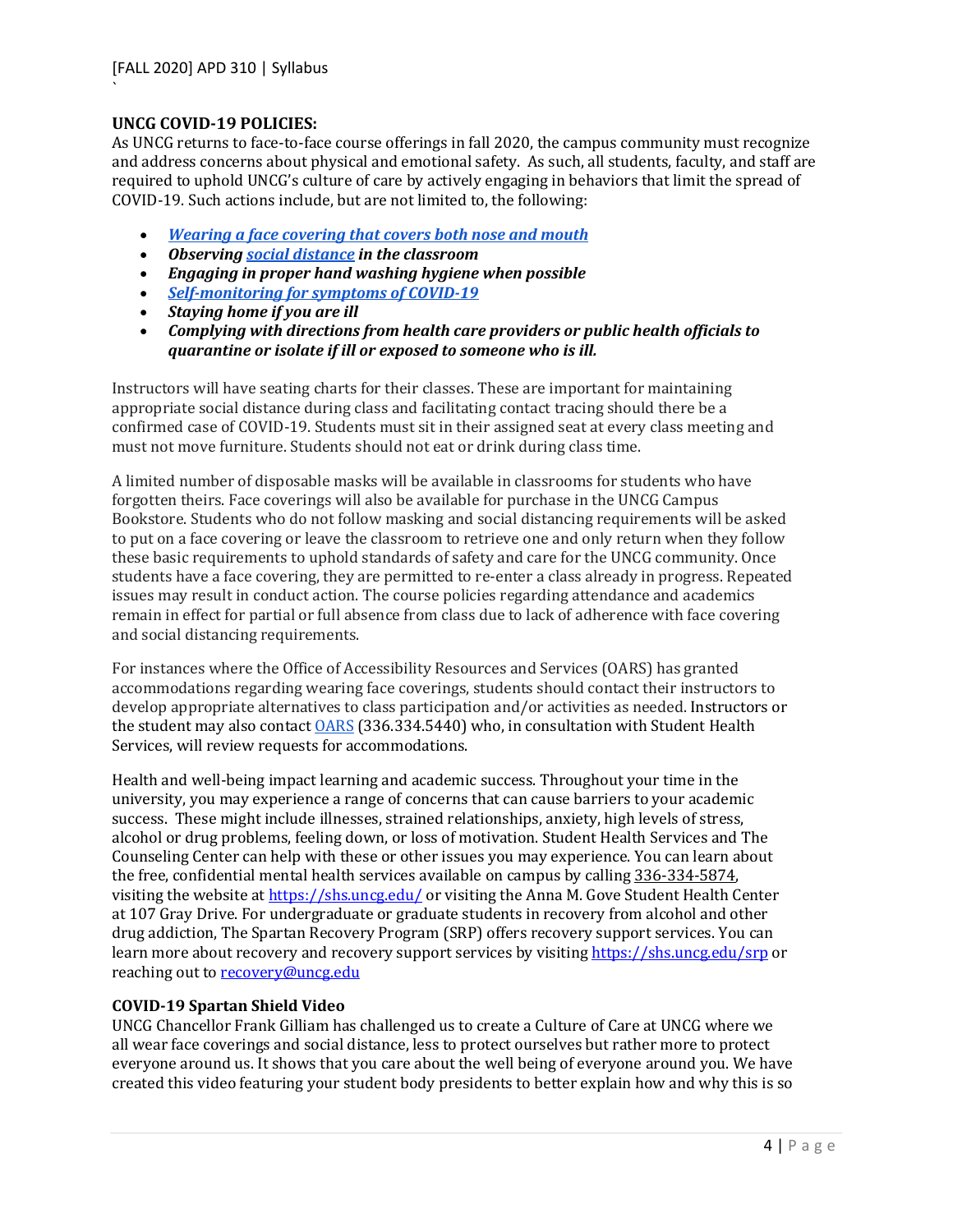important. Please watch this video before the first day of classes. https://youtu.be/Mb58551qxEk 

**STUDIO RULES:** The studio is a shared space, and many tools will be shared with your classmates. Be respectful of the mannequins and equipment. Please refer to the Studio Rules document uploaded on Canvas for specific studio procedures.

**STUDIO** / LAB ACCESS VIA KEY CARDS: Due to Covid-19, you are NOT allowed to access the studio/lab besides the class hours in this semester. Should students see anyone not authorized to be in the sewing labs or Stone Building after normal business hours, they are to contact the UNCG Police Department. 334-4444. Propping doors open after hours is strictly not allowed. By doing this you may unintentionally allow unauthorized people to enter the building. You should also be aware that doing so can trigger a silent alarm at the police station causing them to respond as if to a burglary. Anyone setting off that alarm and thereby creating a "false call" situation can be fined up to \$500.

#### **TECHNICAL SUPPORT:**

For technical assistance, please submit a 6-TECH ticket, call 6-TECH at (336) 256-TECH (8324), or email 6-TECH@uncg.edu. For more information, please visit the ITS website via this link: https://its.uncg.edu/Help/ **SPECIAL NEEDS:** UNCG seeks to comply fully with the Americans with Disabilities Act (ADA). Students requesting accommodations based on a disability must be registered with the Office of Disability Services in 215 Elliott University Center, 334-5440, htt://ods.dept.uncg.edu/, ods@uncg.edu.

**CARS DEPARTMENT STATEMENT ON ACADEMIC DISHONESTY:** The UNC-Greensboro Academic Integrity Policy states, "If knowledge is to be gained and properly evaluated, it must be pursued under conditions free from dishonesty. Deceit and misrepresentations are incompatible with the fundamental activity of this academic institution and shall not be tolerated." By choosing to enroll in this course and by completing the assignments, project, quizzes, examinations, etc., you are by default held to the standards of the Academic integrity Policy, and you are subjected to sanctions should you violate the policy in any manner.

### **CARS DEPARTMENT STATEMENT ON STUDENT CONDUCT AND COMPLAINT BEHAVIOR:** The

Department of Consumer, Apparel, and Retail Studies (CARS) expects that all students enrolled in the CARS major will behave professionally and in a manner that reflects positively on the department, the school, and the university. This expectation applies to conduct within CARS courses, when working at internship sites, and attending events where students are acting as representatives of the CARS program.

Complaints pertaining to a specific course must first be brought up with the instructor. Per the UNCG University Catalog, if a student wishes to appeal an assigned grade, the student should first discuss the concerns with the instructor. If desired, the student may further appeal to the department head, the dean of the school or college, and the provost, in that order. See the University Catalog for further details on Grade Appeals.

**UNIVERSITY COPYRIGHT POLICY AND STUDENT CODE OF CONDUCT:** Selling class notes for commercial gain or purchasing such class notes in this or any other course at UNCG is a violation of the University's Copyright Policy and of the Student Code of Conduct. Students also understand that enrollment in this course grants consent for their work to be selected for inclusion in college or departmental publications (online or in print). Your instructor may select to use your work to represent her/his skills as an instructor in a teaching portfolio (online or in print).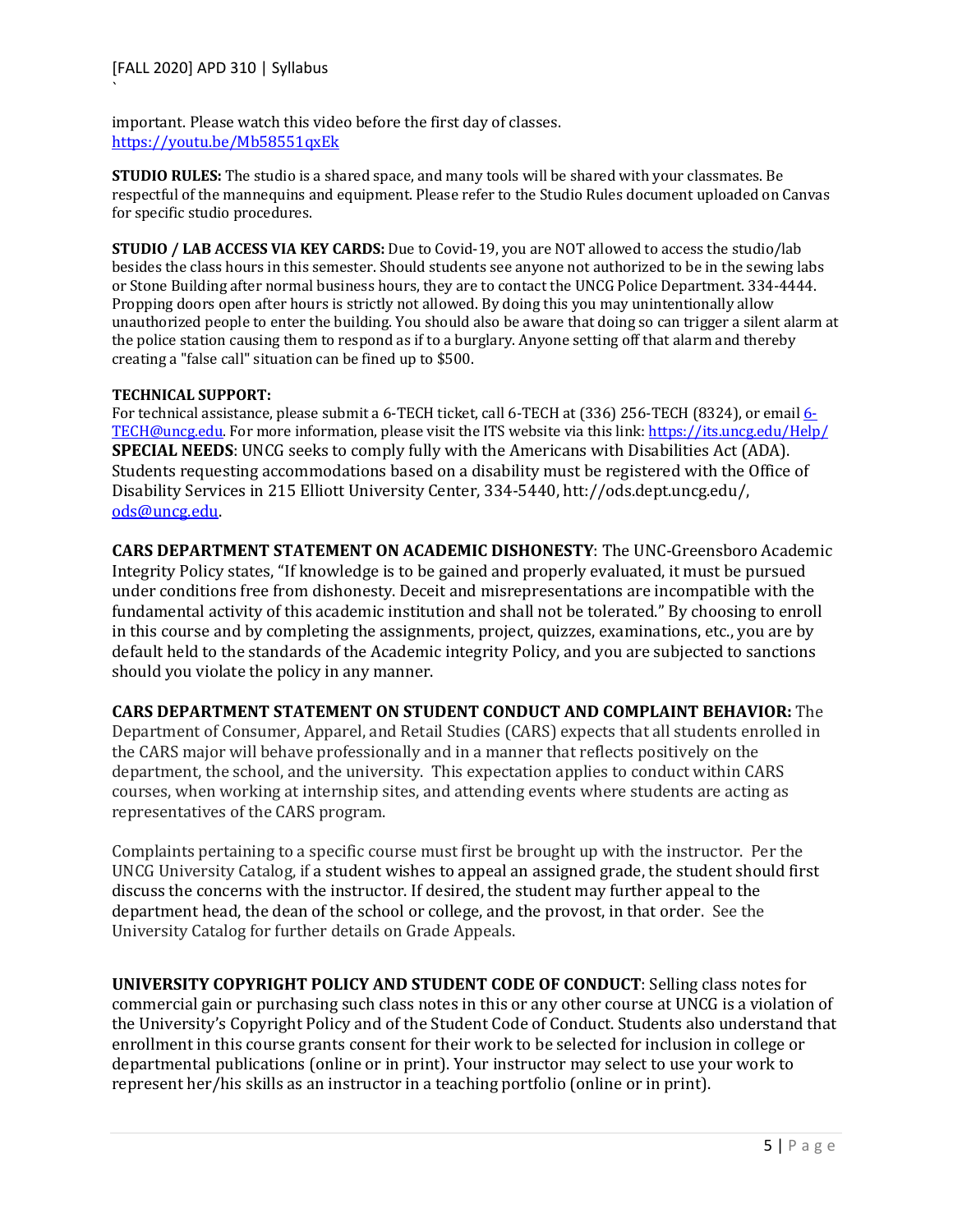| < Tentative Course Schedule > |                      |                                                                                                                   |                      |                                                                                                                                                                                                                         |
|-------------------------------|----------------------|-------------------------------------------------------------------------------------------------------------------|----------------------|-------------------------------------------------------------------------------------------------------------------------------------------------------------------------------------------------------------------------|
|                               |                      | <b>MON</b>                                                                                                        | <b>WED</b>           |                                                                                                                                                                                                                         |
| W<br>1                        |                      |                                                                                                                   | 8/19                 | Course intro<br>- Set up Canvas Profile<br>- Intro to Digital Portfolio<br>Discussion: Get to know each other<br><b>Exercise: Post two fashion-related</b><br>portfolio websites to Canvas<br>- Due: 8/24 (Mon) 8:00 am |
| W<br>$\overline{2}$           | 8/24                 | Adobe Photoshop for Apparel Design<br>- Basic tools<br>- Image manipulation                                       | 8/26                 | Adobe Photoshop for Apparel Design<br>- Rendering<br>- Patterns                                                                                                                                                         |
|                               |                      | In-class activity 1: Create a fashion<br>collage<br>- Due: 9/2 (Wed) 8:00 am                                      |                      | In-class activity 2: Canvas bag<br>rendering<br>- Due: 9/2 (Wed) 8:00 am                                                                                                                                                |
|                               |                      |                                                                                                                   | Reading<br>H W       | Adobe Illustrator Chapter 1,2                                                                                                                                                                                           |
| W<br>3                        | 8/31                 | Labor Day holiday (no class)                                                                                      | 9/2                  | Adobe Illustrator for Apparel Design<br>- Basic tools<br>In-class activity 3: Create your own<br>logo                                                                                                                   |
|                               |                      |                                                                                                                   | Reading<br>H W       | - Due: 9/7 (Mon) 8:00 am<br>Adobe Illustrator Chapter 3                                                                                                                                                                 |
|                               |                      |                                                                                                                   |                      |                                                                                                                                                                                                                         |
| W<br>4                        | 9/7                  | Adobe Illustrator for Apparel Design<br>- Basic Flat drawing                                                      | 9/9                  | Adobe Illustrator for Apparel Design<br>- Basic Flat drawing                                                                                                                                                            |
|                               |                      | In-class activity 4: Draw flats for<br>basic bodice with basic sleeves<br>- Due: 9/14 (Mon) 8:00 am               |                      | In-class activity 5: Draw flats for 3<br>tops<br>- Due: 9/14 (Mon) 8:00 am                                                                                                                                              |
|                               | Reading<br>HM        | Adobe Illustrator Chapter 3                                                                                       | Reading<br><b>HW</b> | Adobe Illustrator Chapter 4                                                                                                                                                                                             |
| $\ensuremath{\text{W}}$<br>5  | 9/14                 | Adobe Illustrator for Apparel Design<br>- Advanced Flat Drawing 1                                                 | 9/16                 | Adobe Illustrator for Apparel Design<br>- Advanced Flat Drawing 2                                                                                                                                                       |
|                               |                      | In-class activity 6: Draw button,<br>collar & cuffs / Draw basic shirt flat<br>(F&B)<br>- Due: 9/21 (Mon) 8:00 am |                      | In-class activity 7: Draw skirts &<br>blazer<br>- Due: 9/21 (Mon) 8:00 am                                                                                                                                               |
|                               | Reading<br><b>HW</b> | Adobe Illustrator Chapter 5                                                                                       | Reading<br>HW        | Adobe Illustrator Chapter 6                                                                                                                                                                                             |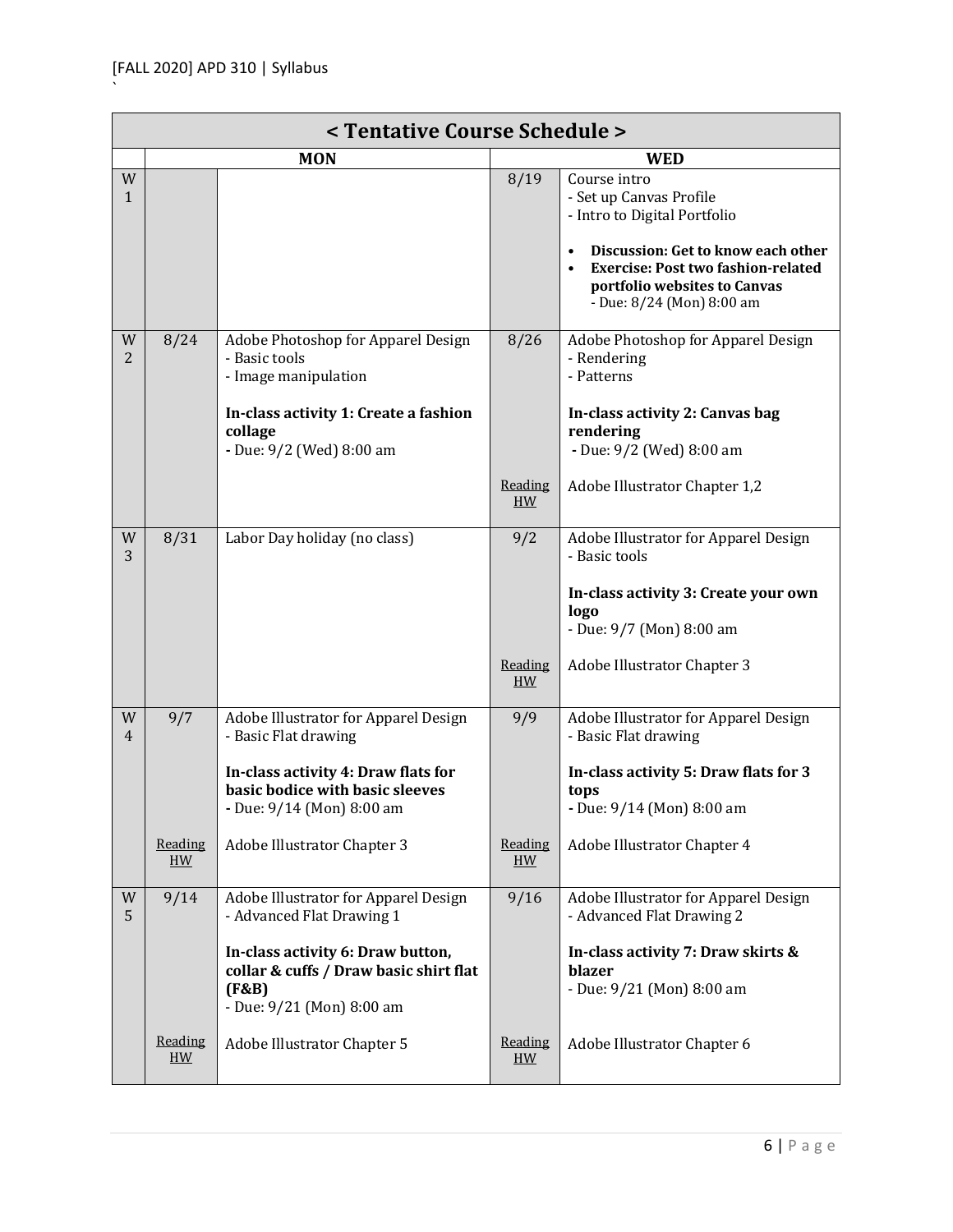| W<br>6                            | 9/21                  | Adobe Illustrator for Apparel Design<br>- Advanced Flat Drawing 3                                                                                                                                                                                                          | 9/23           | Adobe Illustrator for Apparel Design<br>- Patterns                                                                                                                                                                      |
|-----------------------------------|-----------------------|----------------------------------------------------------------------------------------------------------------------------------------------------------------------------------------------------------------------------------------------------------------------------|----------------|-------------------------------------------------------------------------------------------------------------------------------------------------------------------------------------------------------------------------|
|                                   |                       | In-class activity 8: Draw zipper,<br>pocket, buttonholes & basic jeans<br>- Due: 9/28 (Mon) 8:00 am                                                                                                                                                                        |                | In-class activity 9: Create various<br>patterns<br>- Due: 9/28 (Mon) 8:00 am                                                                                                                                            |
|                                   | Reading<br>HM         | Adobe Illustrator Chapter 8                                                                                                                                                                                                                                                | Reading<br>H W | Adobe Illustrator Chapter 9                                                                                                                                                                                             |
| W<br>7                            | 9/28<br>Reading<br>HM | Adobe Illustrator for Apparel Design<br>- Figure drawing (croquis, face, hair)<br>In-class activity 10-1: Draw 3<br>croquis of different poses with face<br>& hair<br>- Due: 10/5 (Mon) 8:00 am                                                                            | 9/30           | Adobe Illustrator for Apparel Design<br>- Background & Layout<br>In-class activity 10-2: Add<br>background & layout<br>- Due: 10/5 (Mon) 8:00 am                                                                        |
|                                   |                       | Adobe Illustrator Chapter 7&10                                                                                                                                                                                                                                             |                |                                                                                                                                                                                                                         |
| W<br>8                            | 10/5                  | <b>Intro to Project 1</b><br>- Set the design problem and criteria<br>- Decide the company (brand)<br>- Background research                                                                                                                                                | 10/7           | <b>Workday for Project 1</b><br>- Target market research<br>- Trend analysis                                                                                                                                            |
|                                   |                       |                                                                                                                                                                                                                                                                            |                | HW: Submit the summary of your<br>research, problem statement and<br>design plan<br>- Due: 10/12 (Mon) 8:00am                                                                                                           |
| W<br>9                            | 10/12                 | <b>Workday for Project 1</b><br>- Design ideation & sketch<br>- Confirm your final design w/Dr.<br><b>Bang</b><br>HW: Upload your sketches to<br>Canvas<br>- Due: 10/14 (Wed) 8:00am                                                                                       | 10/14          | <b>Workday for Project 1</b><br>- Create a mood board<br>HW: Upload a mood board to Canvas<br>- Due: 10/19 (Mon) 8:00am                                                                                                 |
| W<br>$\mathbf{1}$<br>$\mathbf{0}$ | 10/19                 | <b>Workday for Project 1</b><br>- Create your design boards<br>(illustrations and flats)                                                                                                                                                                                   | 10/21          | Workday for Project 1<br>- Add backgrounds & layouts                                                                                                                                                                    |
| W<br>1<br>1                       | 10/26                 | <b>Project 1 &amp; Digital Portfolio Draft</b><br>Due<br>What you need to submit to Canvas:<br>- Recorded PPT slides (less than 5 mins)<br>- Mood board<br>- Design board<br>- Link for your digital portfolio<br>** All of them must be uploaded to<br>Canvas until 8 am! | 10/28          | <b>Intro to Project 2</b><br>- Get your design inspirations from<br>research<br>Discussion: Sustainability in<br>٠<br><b>Fashion</b><br>HW: Find 5 examples of sustainable<br>design ideas<br>- Due: 11/2 (Mon) 8:00 am |